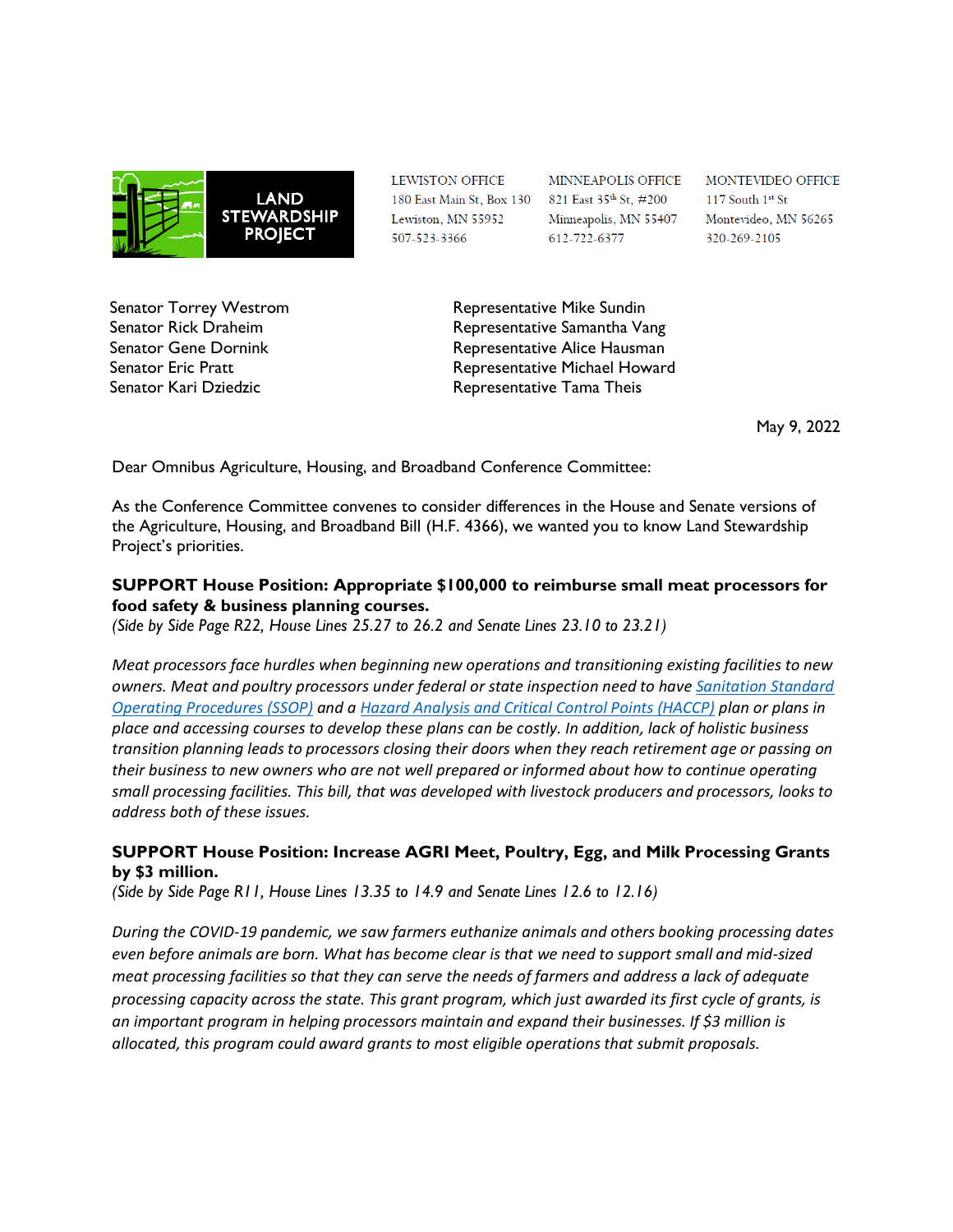## **SUPPORT House Position: Provide funding to educational institutions for livestock processing, butchery, and meat cutting instruction.**

*(Side by Side Page R23, House Lines 26.3 to 26.9 and Senate Lines 20.23 to 21.27)*

*Many meat processors cannot recruit and retain consistent and skills workers to keep small meat processing plants running. In addition, when workers are available, plant managers often need to provide extensive training due to workers' lack of previous experience in meat processing and meat cutting. Funding educational programs that train future processors and butchers is an investment that will ultimately yield skills worked for this important industry.*

### **SUPPORT House Position: Launch a Healthy Soils Program with \$6.725 million** *(Side by Side Page R5, House Lines 6.24 to 6.27)*

*Farmers are on the front lines of a rapidly changing climate, encountering extreme flooding in one season to historic droughts the next. Implementing soil health practices is a way to build resiliency both economically and environmentally and ensure we have soils that can generate food and economic prosperity for generations to come. A soil health program would decrease the inherent risk of trying out new practices with upfront grants and technical assistance would allow more farmers to implement soil health practices that clean our water, protect our soils and increase farmers' bottom line.* 

## **SUPPORT House Position: Establish a Continuous Living Cover Supply Chain Grant Program with \$9 million.**

*(Side by Side Page R4, House Lines 5.24 to 6.23 and Senate Lines 21.28 to 22.23)*

*Diversifying our landscapes is critical to building climate resiliency, fostering biodiversity and diversifying the income streams available to farmers as well as responding to public demand for more sustainable crops and agricultural practices. While we have seen great research and development of continuous living cover crops from the U of M Forever Green Initiative, developing the needed processing and markets for these crops has been led by primarily rural, entrepreneurs that are looking to scale up the adoption of these crops and are a key piece in ensuring these crops can reach not only Minnesotans but consumers across the nation. Public investment in the processing and marketing of these CLC crops means greater economic prosperity and opportunity in rural communities, increased biodiversity on our working and agricultural landscapes and can establish Minnesota as a leader in local, small grain processing.* 

## **SUPPORT House Position: Provide \$6.5 million to the Forever Green Initiative.**

*(Side by Side Page R4, House Lines 5.9 to 5.23 and Senate Lines 5.4 to 5.17)*

*The Forever Green Initiative is an innovative program that is leading the country in producing crops that are both economically and environmentally sound for both farmers and our communities. In order to continue scaling up the number of farmers adopting these crops and staying cutting edge on these crops we should take advantage of this historic surplus to invest in this program.* 

# **SUPPORT House Position: Expand the Farm-to-School Grant Program.**

*(Side by Side Page R12, House Lines 14.28 to 14.35)*

*The Farm to School grant program that reimburses purchases from local farmers and helps set up schools to*  serve locally grown produce and meat is a clear win for both farmers and students. It invests in primarily rural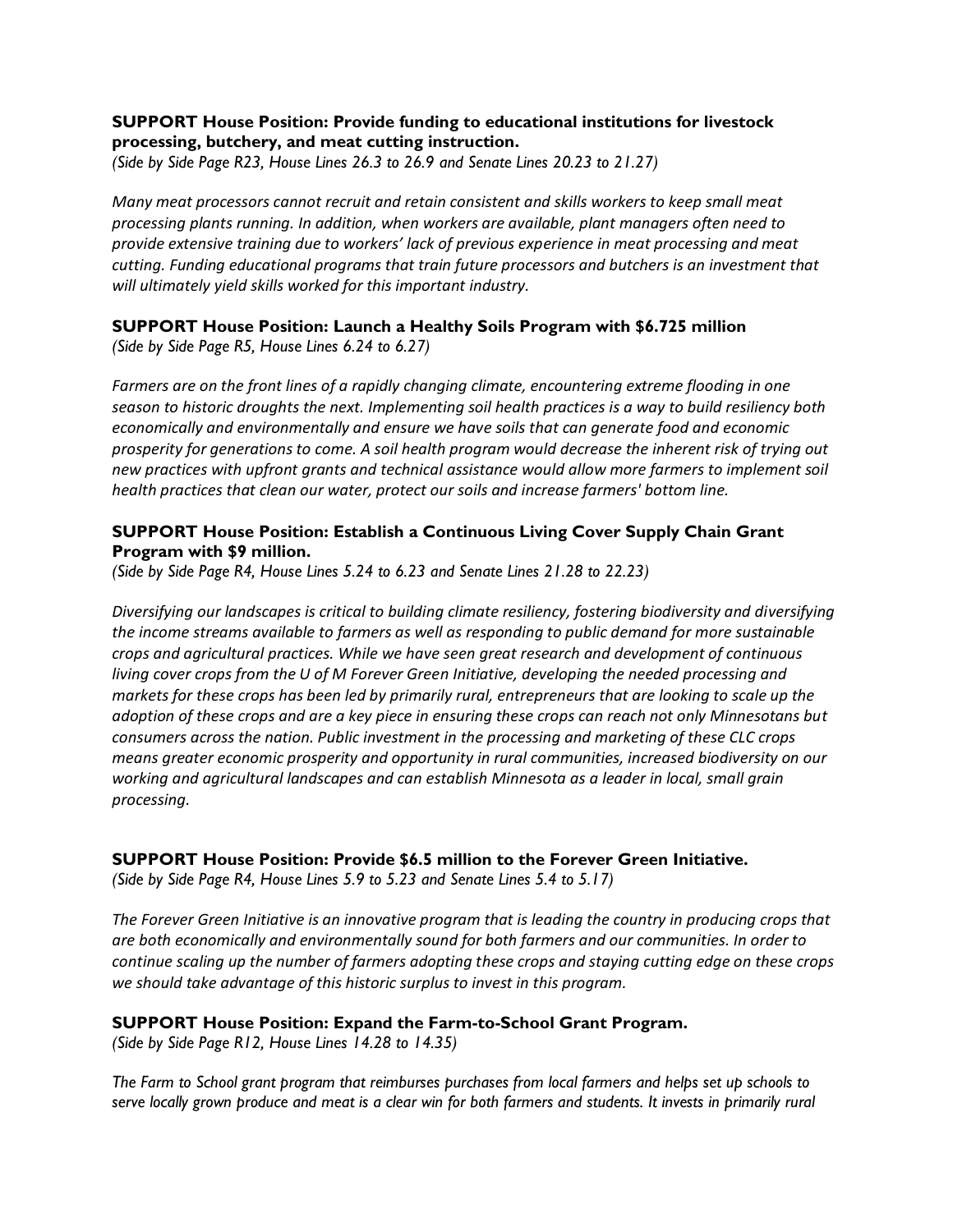*farmers and provides another secure market for farmers to sell into, and is a win for students to receive healthy, nourishing foods. This program has continued to grow in popularity and currently the funding available does not meet the demand from school districts that want to participate as last year there was nearly \$1.3 million in grant requests with just over \$700,000 available. Additionally, expanding eligibility to early care centers represents another market for farmers and will allow younger children the opportunity to eat nourishing meals and learn about where their food comes from.* 

## **SUPPORT House Position: Evaluate, propagate, and maintain the diversity certain plants through the University of Minnesota.**

*(Side by Side Page R22, House Lines 25.14 to 25.26)*

*Directing the University of Minnesota to evaluate, propagate and maintain the diversity of oilseeds, grains, grasses, legumes, and other plants including flax, timothy, barley, rye, triticale, alfalfa, orchard grass, clover, and other species and varieties that we in commercial distribution and use in Minnesota before 1970 addresses both cultural and biological risks caused by the decline of seed diversity in recent decades. Seed diversity offers us deeper connection to our roots, ecological resiliency and adaptability, the ability to study pests and disease, and more.*

## **SUPPORT House Position: Direct \$1.25 million to direct marketing producers and farmers markets.**

*(Side by Side Page R7, House Lines 8.28 to 9.5)*

*Direct marketing producers have two jobs: raise crops and livestock while developing customer and client bases. This requires two unique sets of skills. Direct marketing producers deserve resources and support to ensure they are successful. Moreover, it's imperative to provide the resources and support needed for farmers markets as the number of farmers who sell at farmers markets and consumers who shop at farmers markets continues to grow.*

## **SUPPORT House Position: Invest in Urban & Youth Education, Urban Ag Community Development, and the Emerging Farmer Account.**

*(Side by Side Page R12, House Lines 15.1 to 15.6)*

*Agriculture, from the food we eat to the land we work, affects everybody in Minnesota. Giving opportunities to those in urban areas, including young people, of our state to work the land and learn where their food comes from is something that brings a community together and can provide an opportunity for those who want to farm to learn how to do so. The House language includes funding for urban youth agricultural education, urban agricultural community development, and up to \$10,000 for the Emerging Farmer Account.*

### **SUPPORT House Position: Provide technical and culturally appropriate services to emerging farmers and related businesses.**

*(Side by Side Page R20, House Lines 23.7 to 23.18 and Senate Lines 24.1 to 24.11)*

*All farmers deserve to have equitable access to resources and services across race, ethnicity, birthplace, language, and culture. By providing \$2.6 million for the Department of Agriculture to provide technical and culturally appropriate services to emerging farmers and related businesses, we can grow the number of people engaged in stewarding the land and participating in our farm and food system, make our farm and food system more accessible and equitable, and diversify land and business ownership and operation. The Senate included \$300,000 for this, but the House has proposed an amount that closer aligns to the needs on the ground.*

### **SUPPORT House Position: Assist farmers with tuition for Farm Business Management courses.**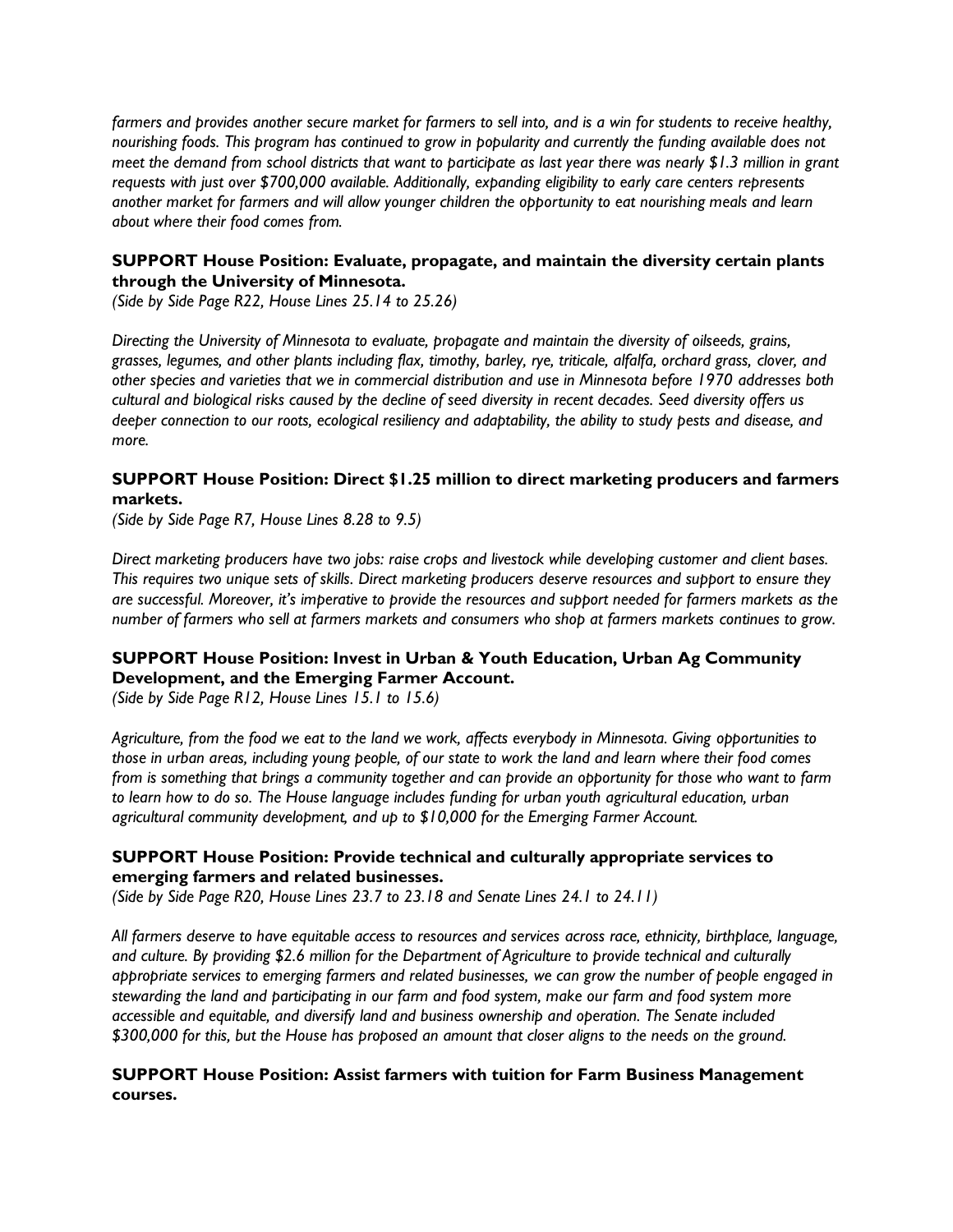*(Side by Side Page R12, House Lines 14.18 to 14.27)*

*Farm Business Management courses prepare aspiring, beginning, and established farmers to establish, grow, and sustain their farm. However, many folks struggle to afford the tuition for these courses, especially if they are facing mediation, student loans, and lack inheritable land and capital. By providing tuition assistance, more farmers will be able to build the skills they need to be successful. Prioritizing specialty crop farmers, urban*  farmers, and farmers facing mediation, as well as including translation and outreach in this funding, will ensure *the dollars are directed to those who need them most.*

#### **SUPPORT House Position: Create a Down Payment Assistance Grant Program.**

*(Side by Side Page R22, House Lines 25.9 to 25.13)*

*A shortage of new farmers threatens the future of agriculture: 400 million acres of American farmland will transition in the next 10 years. While there are people who want to farm, new generations of farmers must overcome significant barriers to start and succeed in farming, particularly for those who cannot inherit or afford land, assets, training, and other resources. Establishing a Down Payment Assistance Grant Program will help get more people on the land, increase population in rural communities, create stronger local economies, and build a resilient future for our state and agricultural system.* 

## **SUPPORT House Position: Provide funding for Second Harvest Heartland, the Good Acre LEAFF Program, and the Good Food Access Program**

*(Side by Side Page R21, House Lines 24.1 to 24.8)*

*Second Harvest Heartland is a leader in reducing hunger in our state. By providing them with \$2.5 million, we can ensure that more Minnesotans' basic needs are met. Moreover, the Good Acre's Local Emergency Assistance Farmer Fund (LEAFF) program compensates emerging farmers for crops donated to hunger relief organizations in Minnesota. Including a \$500,000 appropriation to the LEAFF program is a direct investment in our emerging farmers and will bolster our state's economy. Finally, one of the largest barriers between people and healthy, fresh food is the ability of grocery stores and other sellers to be able to keep that food fresh and store it. Providing Minnesota's Good Food Access program with \$1million will increase the availability of and access to affordable, nutritious, and culturally appropriate food for underserved communities in low-and moderate-income areas. These programs are crucial in a time where many lower income Minnesotans are struggling to make ends meet and have their basic needs met and farmers seek out more local and regional market opportunities.*

#### **SUPPORT House & Senate Positions: Establish a Cooperative Grant Program**

*Farmer-led agricultural cooperatives are built to provide local access to needed farm services and to help keep farm dollars within the local community. From providing a local option for meat and dairy processing, to providing needed farm services like repair and propane, farmer cooperatives give farmers the opportunity to provide their own services and help make our meat and food processing system diversified and strong. This proposal will make establishing and strengthening cooperatives easier for Minnesotans engaged in our farm and food system.*

### **SUPPORT House & Senate Positions: Study & Report on the State of Regional & Local Food Systems in Minnesota**

*(Side by Side Page R7, House Lines 9.6 to 9.14 and Senate Lines 7.17 to 7.26)*

*Understanding the state of our regional and local food systems in Minnesota will help us identify the next steps we need to take as a state to build a resiliency farm and food system, create local economic opportunities, and address the weaknesses and disparities in our communities.*